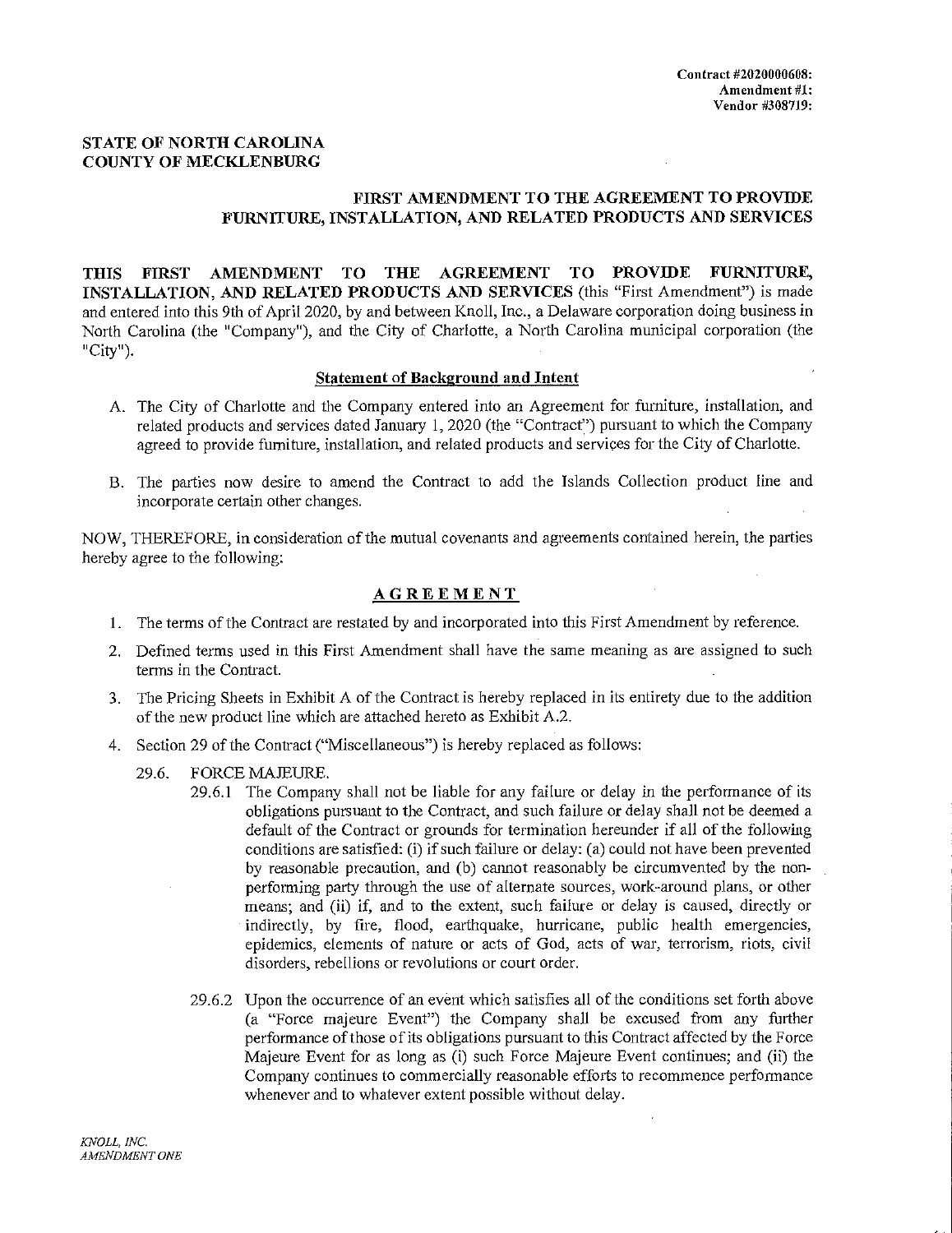- 29.6.3 Upon the occurrence of a Force Majeure Event, the Company shall promptly notify the City by telephone (to be confirmed by written notice within five (5) days of the inception of the failure or delay) of the occurrence of a Force Majeure Event and shall describe in reasonable detail the nature of the Force Majeure Event. If any Force Majeure Event prevents the Company from performing its obligations for more than five (5) days, the City may terminate this Contract.
- 29.6.4 Notwithstanding anything contained herein to the contrary, strikes, slow-downs, walkouts, and industrial disputes of the Company or its subcontractors shall not constitute "Force Majeure Events" and are not excused under this provision.
- 5. Exhibit C of the Contract ("Proposed Response Forms") is hereby replaced as follows:

# REQUIRED FORM 4 — DELIVERY AND WARRANTY

Delivery: Knoll's product lead time is impacted by a number of influencers such as order volume, plant capacity and raw material availability. As a result, product lead time will fluctuate throughout the life of the contract. Please note incoming customer orders will be assigned the lead time in effect at the time of order placement. Knoll is guaranteeing product will ship within 90 days after receipt of a clean order as part of the contract. Lead times are posted on the Knoll website and readily available to Knoll Sales Associates and dealer sellers. Knoll Lead Time matrix is a representative sample of the lead time format utilized by Knoll Lead times are updated on a weekly basis.

## Expedited Delivery

Knoll Essentials, conceived for Knoll Dealers and their clients, is a Knoll program focusing on easy-to-order, specially selected high-performance products from the broad range of Knoll office furnishings.

The Knoll Essentials portfolio is comprised of Office Seating, Tables and Desks, Knoll Extra Accessories, Files and Storage, Open Plan Offices, Private Offices and Reception and Lounge. For complete details — Supplemental Information Section 7, Form 4: Knoll Lead Times.

Additional information about Knoll Essentials is found in the Knoll Essentials catalogue and on Knoll.com.

Failure to meet a delivery time will not be considered a breach of this section if such failure is due to a Force Majeure Event as described in Section 29.6 above.

- 6. Except to the extent specifically provided above, this amendment shall not be interpreted or construed as waiving any rights, obligations, remedies, or claims the parties may otherwise have under the Contract.
- 7. In all other respects and except as modified herein, the terms of the Contract shall remain in force and effect.

*[Signature Page Follows]*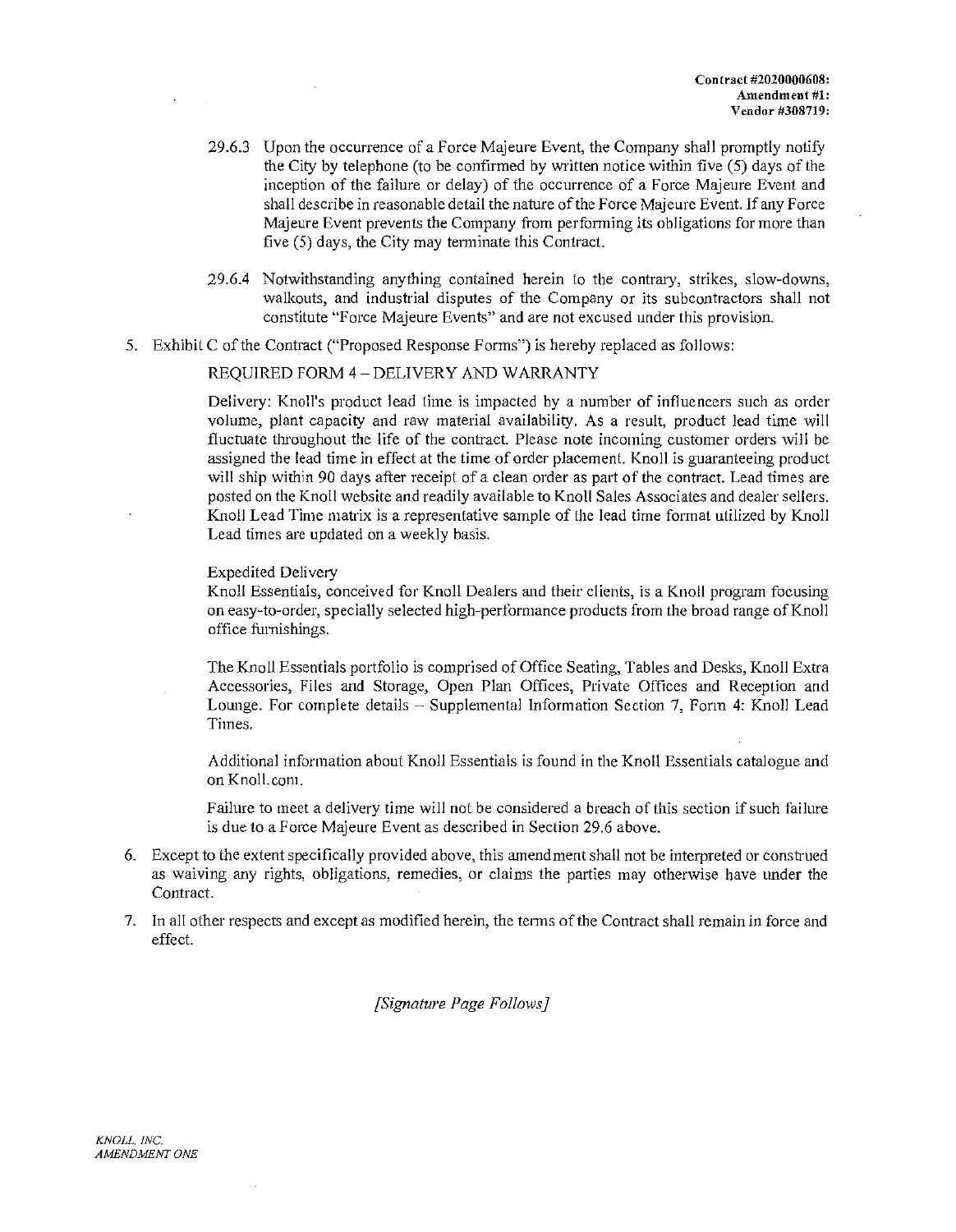Contract #2020000608: Amendment #1: Vendor #308719:

IN WITNESS WHEREOF, and in acknowledgement that the parties hereto have read and understood each and every provision hereof, the parties have caused this First Amendment to be executed as of the date first written above.

KNOLL, INC.

BY: Andrew Pierce

PRINT NAME: Andrew Pierce

# **CITY OF CHARLOTTE: CITY MANAGER'S OFFICE**

| BY:         |  |
|-------------|--|
| (signature) |  |
| PRINT NAME: |  |
| TITLE:      |  |

TITLE: Director, Contracting DATE:  $mag 5, 2020$ 

DATE: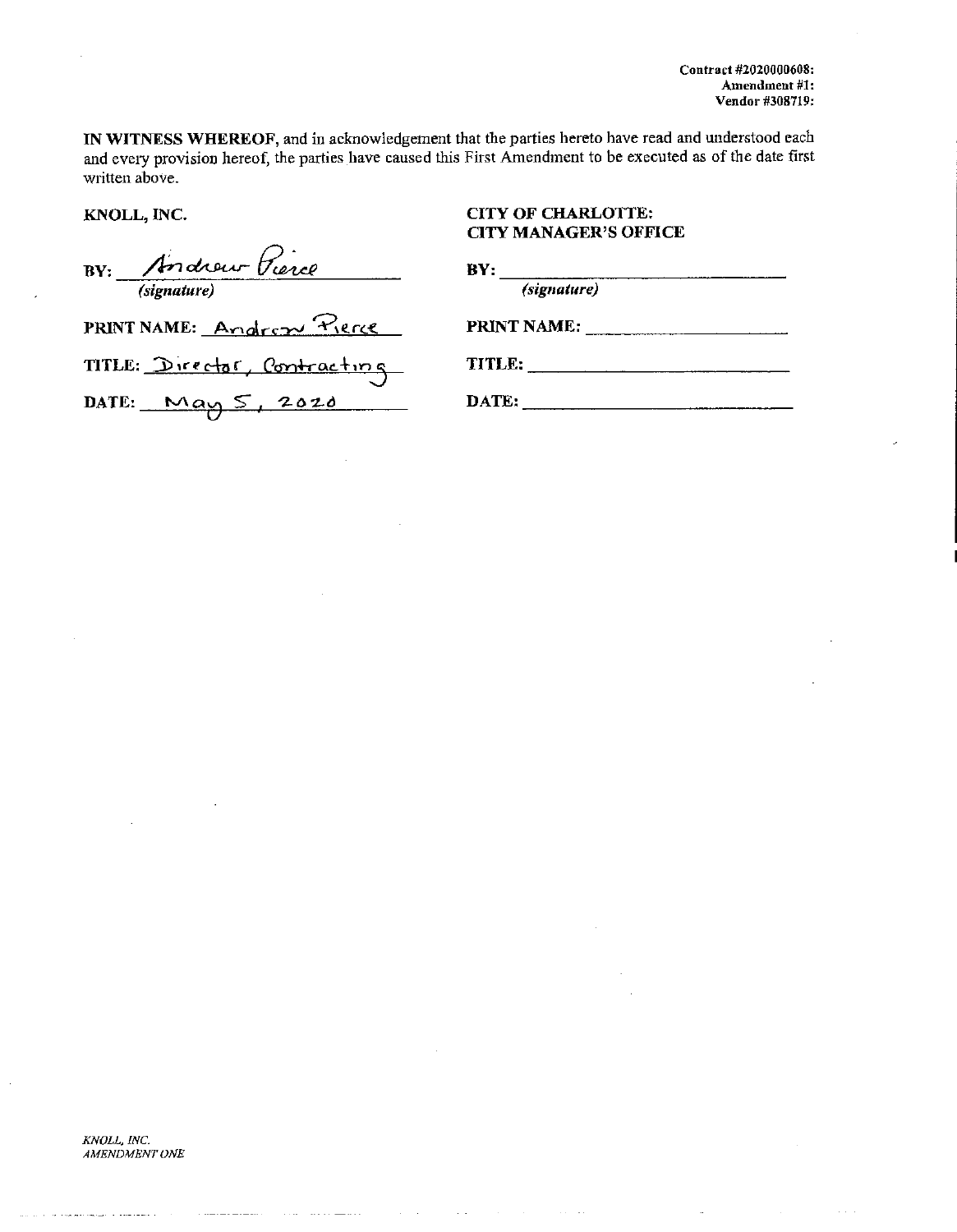

Non-Encumbered

May 27, 2020 Date Submitted:

Submitted by: Genetta N. Carothers

Submitter email: <sup>gcarothers@charlottenc.gov</sup>

Contract #: 2020000608

Amendment #: 1

Contract Name: Citywide Furniture (City Dist. One CBI)

Vendor Legal Name: Knoll, Inc.

Vendor #: 308719

# REQUIRED ATTACHMENT(S):

Use the Paperclip icon to attach a full Contract Document Routing Packet for review by the authorized City individual with signature authority. The Routing Packet MUST include all required components per the direction provided at:

<https://cnet/kbus/finance/Finance/pm/Pages/Contract-Review.aspx>

The following signatures, once completed, shall be incorporated by reference into the contractual document identified above.

**City of Charlotte** Angela Charles  $-$  Key: f66f2b82106208b08604836a6d96b8\$4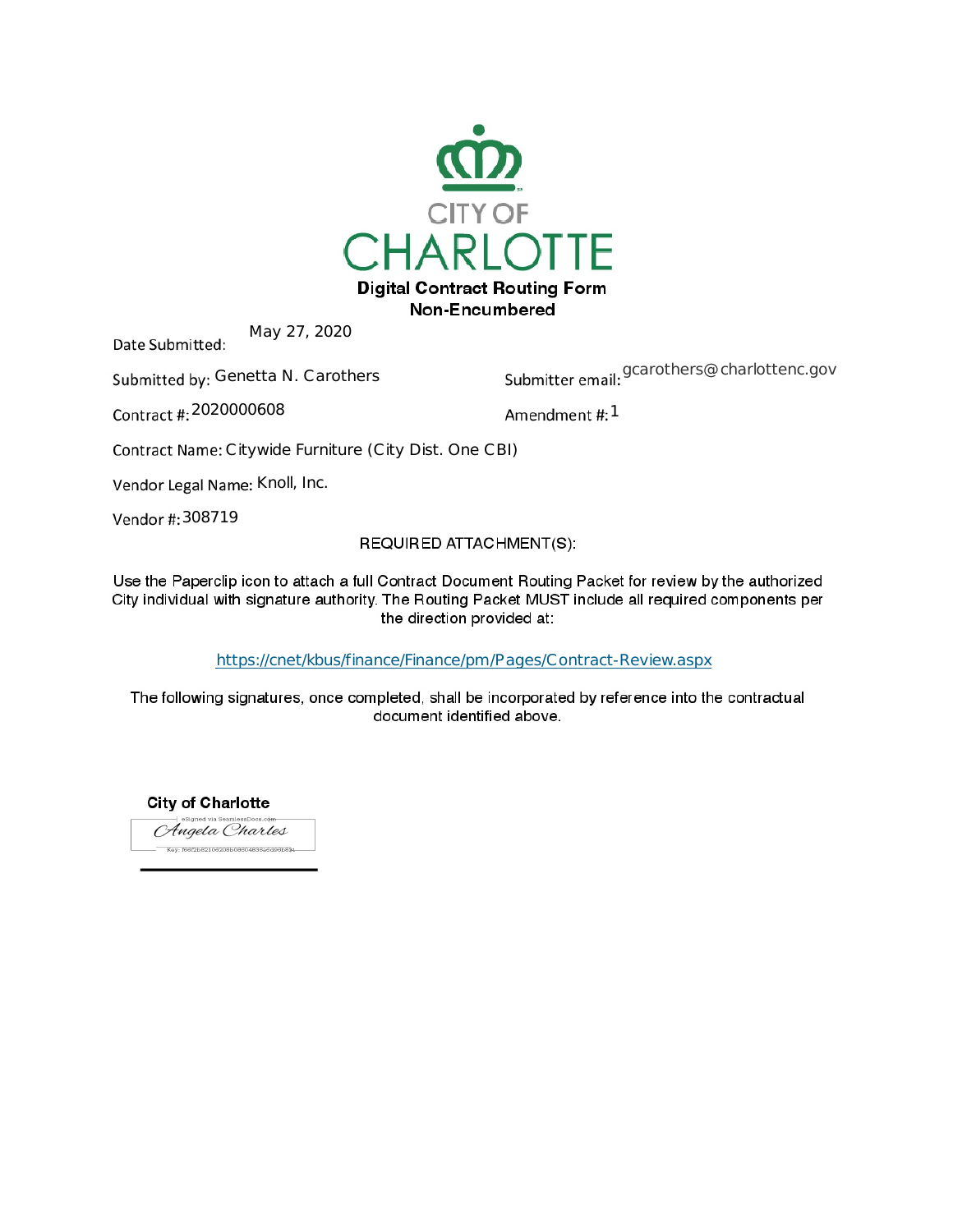÷.

 $\bar{\tau}$ 

| <b>CATEGORY</b>                     | VERIFIABLE MANUFACTURER'S LIST PRICE CATALOG<br><b>AND DATE</b>                                                         | <b>DROP SHIP</b> | <b>INSIDE</b><br><b>DELIVERY</b> |  |  |
|-------------------------------------|-------------------------------------------------------------------------------------------------------------------------|------------------|----------------------------------|--|--|
| Systems Furniture                   | Antenna Workspaces, Date: March 2019                                                                                    | 63.5%            | 65.5%                            |  |  |
| Systems Furniture                   | AutoStrada, Date: March 2019                                                                                            | 68.5%            | 65.5%                            |  |  |
| Systems Furniture                   | Currents, Date: March 2019                                                                                              | 68.5%            | 65.5%                            |  |  |
| Systems Furniture                   | Dividends Horizon, Date: March 2019                                                                                     | 68.5%            | 65.5%                            |  |  |
| Systems Furniture                   | ReffProfiles Vol I: 26_1/2" Planning, Date: March 2019                                                                  | 68.5%            | 65.5%                            |  |  |
| Systems Furniture                   | ReffProfiles Vol II: 28_3/8" Planning, Date: March 2019                                                                 | 68.5%            | 65.5%                            |  |  |
| Systems Furniture                   | Series 2, Date: March 2019                                                                                              | 68.5%            | 65.5%                            |  |  |
| Freestanding Furniture              | Dates Weiser, Date: January 2018                                                                                        | 41.0%            | 38.0%                            |  |  |
| Freestanding Furniture              | slands Collection, Date: March 2020.                                                                                    | 57.5%            | 54.5%                            |  |  |
| Freestanding Furniture              | k. bench, Date: March 2019                                                                                              | 68.5%            | 65.5%                            |  |  |
| Freestanding Furniture              | k. stand, Date: March 2019                                                                                              | 68.5%            | 65.5%                            |  |  |
| Freestanding Furniture              | KnollExtra, Date: March 2019                                                                                            | 59.5%            | 56.5%                            |  |  |
| Freestanding Furniture              | KnollStudio Volume I, Date: March 2019                                                                                  | 52.5%            | 49.5%                            |  |  |
| <b>Freestanding Furniture</b>       | KnollStudio Volume II, Date: March 2019                                                                                 | 52.5%            | 49.5%                            |  |  |
| Freestanding Furniture              | KnollStudio (Pixel), Date: March 2019                                                                                   | 57.0%            | 54.0%                            |  |  |
| Freestanding Furniture              | Muuto, Date: Q2 2019                                                                                                    | 23.0%            | 20.0%                            |  |  |
| Freestanding Furniture              | Rockwell Unscripted, Date: March 2019                                                                                   | 57.5%            | 54.5%                            |  |  |
| Freestanding Furniture              | Tone, Date: March 2019                                                                                                  | 68.5%            | 65.5%                            |  |  |
| Freestanding Furniture              | Upstart, Date: March 2019                                                                                               | 68.5%            | 65.5%                            |  |  |
| Seating / Chairs                    | Office Seating (Chadwick Seating, k. task, Remix, Life, Generation,<br>Regeneration, Multigeneration), Date: March 2019 | 59.5%            | 56.5%                            |  |  |
| Seating / Chairs                    | Office Seating (Moment, Ollo), Date: March 2019                                                                         | 52.0%            | 49.0%                            |  |  |
| Soft Seating                        | k. lounge, Date: March 2019                                                                                             | 57.0%            | 54.0%                            |  |  |
| Filing Systems, Storage & Equipment | Anchor, Date: March 2019                                                                                                | 68.5%            | 65.5%                            |  |  |
| Filing Systems, Storage & Equipment | Calibre, Date: March 2019                                                                                               | 59.5%            | 56.5%                            |  |  |
| Filing Systems, Storage & Equipment | Template, Date: March 2019                                                                                              | 68.5%            | 65.5%                            |  |  |
| <b>OTHER RELATED PRODUCTS</b>       | VERIFIABLE MANUFACTURER'S LIST PRICE CATALOG<br>AND DATE                                                                | <b>DROP SHIP</b> | <b>INSIDE</b><br><b>DELIVERY</b> |  |  |
| Renewal / Replacement Parts         | 24 Response, Date May 2019                                                                                              | 40.0%            | n/a                              |  |  |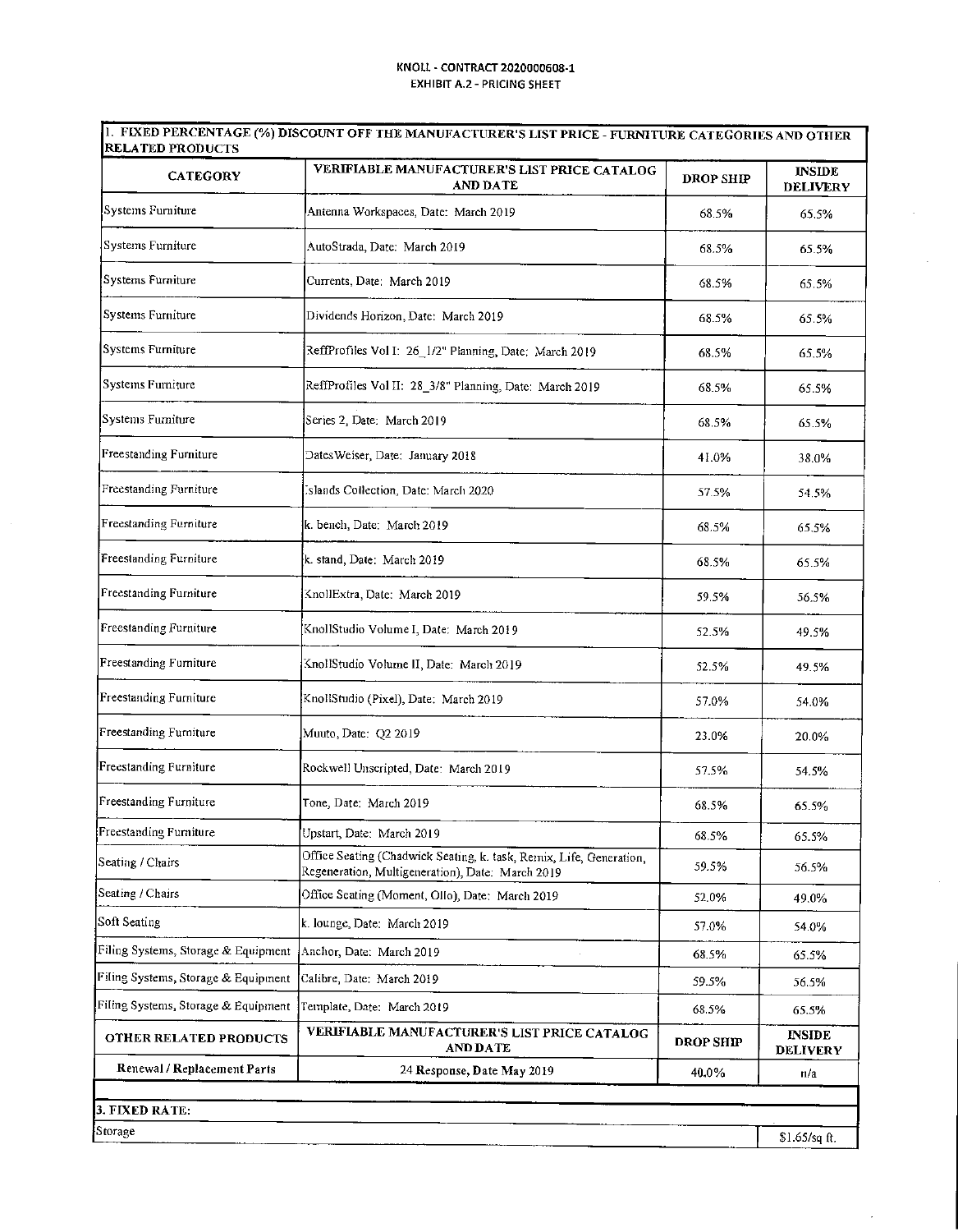### KNOLL - CONTRACT 2020000608-1 **EXHIBIT A.2 - PRICING SHEET**

| AI.                   | AК                            | ΑZ                                                    | AR.                                                                           | CA                                        | CO                                                                   | $_{\rm CT}$                                                                                                                               | DE                                                                 | FL                                                     | GA                                                                                                                                                                          | нr                                                                                             | $\mathbf{D}$                                                                                                                                                       | $\mathbf n$                                                                                                                                                                                                                                                                                                                                     | IN                                                                | IA.                                                                                                           | KS                                                                                                                                                         | ΚY                                                                                                                | LA                                        | ME                                                                                                                                                                                                                                           | MD                                                                                                                  | MA                                        | MЦ                                                                                                                                                                                     | <b>MN</b>                                                                                                                                                                             | MS                                                                                                                                                                                                                                                                                                                                                                                 | MО                                                                                                                                                                              |
|-----------------------|-------------------------------|-------------------------------------------------------|-------------------------------------------------------------------------------|-------------------------------------------|----------------------------------------------------------------------|-------------------------------------------------------------------------------------------------------------------------------------------|--------------------------------------------------------------------|--------------------------------------------------------|-----------------------------------------------------------------------------------------------------------------------------------------------------------------------------|------------------------------------------------------------------------------------------------|--------------------------------------------------------------------------------------------------------------------------------------------------------------------|-------------------------------------------------------------------------------------------------------------------------------------------------------------------------------------------------------------------------------------------------------------------------------------------------------------------------------------------------|-------------------------------------------------------------------|---------------------------------------------------------------------------------------------------------------|------------------------------------------------------------------------------------------------------------------------------------------------------------|-------------------------------------------------------------------------------------------------------------------|-------------------------------------------|----------------------------------------------------------------------------------------------------------------------------------------------------------------------------------------------------------------------------------------------|---------------------------------------------------------------------------------------------------------------------|-------------------------------------------|----------------------------------------------------------------------------------------------------------------------------------------------------------------------------------------|---------------------------------------------------------------------------------------------------------------------------------------------------------------------------------------|------------------------------------------------------------------------------------------------------------------------------------------------------------------------------------------------------------------------------------------------------------------------------------------------------------------------------------------------------------------------------------|---------------------------------------------------------------------------------------------------------------------------------------------------------------------------------|
| \$70.72<br>\$94.28    | \$70.72-<br>\$94.28           | \$70.72-<br>\$94.28                                   | \$70.72-<br>\$94.28                                                           | \$70.72-<br>\$94.28                       | \$70.72<br>\$94.28                                                   | \$70.72<br>\$94.28                                                                                                                        | \$70.72<br>\$94.28                                                 | \$70.72-<br>\$94.28                                    | \$70.72-<br>\$94.28                                                                                                                                                         | \$70.72-<br>\$94.28                                                                            | \$70.72<br>\$94.28                                                                                                                                                 | \$70.72<br>\$94.23                                                                                                                                                                                                                                                                                                                              | \$70.72<br>\$94.28                                                | \$70.72<br>\$94.28                                                                                            | \$70.72-<br>\$94.28                                                                                                                                        | \$70.72<br>\$94.28                                                                                                | \$70.72<br>\$94.28                        | \$94.28                                                                                                                                                                                                                                      | \$94.28                                                                                                             | \$94.28                                   | \$94.28                                                                                                                                                                                | \$94.28                                                                                                                                                                               | \$94.28                                                                                                                                                                                                                                                                                                                                                                            | \$70.72<br>\$94,28                                                                                                                                                              |
| \$106.08-<br>\$141.42 | \$106.08<br>\$141.43          | \$141.44                                              | \$141.45                                                                      |                                           |                                                                      |                                                                                                                                           |                                                                    |                                                        |                                                                                                                                                                             |                                                                                                |                                                                                                                                                                    |                                                                                                                                                                                                                                                                                                                                                 |                                                                   |                                                                                                               |                                                                                                                                                            |                                                                                                                   |                                           |                                                                                                                                                                                                                                              |                                                                                                                     |                                           |                                                                                                                                                                                        | \$106.08-<br>\$141.64                                                                                                                                                                 | \$106.08<br>\$141.65                                                                                                                                                                                                                                                                                                                                                               | \$106.08<br>\$141.66                                                                                                                                                            |
| \$70.72-<br>\$94.28   | \$70.72<br>\$94.28            | \$70.72-<br>\$94.28                                   | \$70.72<br>\$94.28                                                            | \$70.72<br>\$94.28                        | \$70.72<br>\$94.28                                                   | \$70.72-<br>S94.28                                                                                                                        | \$70.72-<br>\$94.28                                                | \$70.72<br>\$94,28                                     | \$70.72-<br>\$94.28                                                                                                                                                         | \$70.72<br>\$94.28                                                                             | \$70.72<br>\$94.28                                                                                                                                                 | \$70.72-<br>\$94.28                                                                                                                                                                                                                                                                                                                             | \$70.72<br>\$94.28                                                | \$70.72-<br>\$94.28                                                                                           | \$70.72<br>\$94.28                                                                                                                                         | \$70.72<br>\$94.28                                                                                                | \$70,72-<br>\$94.28                       | \$70.72-<br>\$94.28                                                                                                                                                                                                                          | \$70.72<br>\$94.28                                                                                                  | \$70.72-<br>\$94.28                       | \$70.72-<br>\$94.28                                                                                                                                                                    | \$70.72<br>\$94.28                                                                                                                                                                    | \$70.72<br>\$94.28                                                                                                                                                                                                                                                                                                                                                                 | \$70.72<br>\$94.28                                                                                                                                                              |
| \$106.08<br>5141.42   | \$106.08<br>\$141.43          | \$106.08-<br>\$141.44                                 |                                                                               |                                           | \$106.08                                                             | \$106.08                                                                                                                                  |                                                                    |                                                        |                                                                                                                                                                             |                                                                                                |                                                                                                                                                                    |                                                                                                                                                                                                                                                                                                                                                 |                                                                   |                                                                                                               |                                                                                                                                                            |                                                                                                                   |                                           |                                                                                                                                                                                                                                              |                                                                                                                     |                                           |                                                                                                                                                                                        | \$141.64                                                                                                                                                                              |                                                                                                                                                                                                                                                                                                                                                                                    |                                                                                                                                                                                 |
| \$87.55               | \$87.55                       | \$87.55                                               | \$87.55                                                                       | \$87.55                                   | \$87.55                                                              | \$87.55                                                                                                                                   | \$87.55                                                            | \$87.55                                                | \$87.55                                                                                                                                                                     | \$87.55                                                                                        | \$87.55                                                                                                                                                            | \$87.55                                                                                                                                                                                                                                                                                                                                         | \$87.55                                                           | \$87.55                                                                                                       | \$87.55                                                                                                                                                    | \$87.55                                                                                                           | \$87.55                                   | \$87.55                                                                                                                                                                                                                                      |                                                                                                                     |                                           |                                                                                                                                                                                        |                                                                                                                                                                                       |                                                                                                                                                                                                                                                                                                                                                                                    | \$87.55                                                                                                                                                                         |
| \$70.72-              | \$70.72                       | $$70.72-$                                             | \$70.72                                                                       | \$70.72-                                  | \$70.72                                                              | \$70.72                                                                                                                                   | \$70.72                                                            | \$70.72                                                |                                                                                                                                                                             |                                                                                                |                                                                                                                                                                    |                                                                                                                                                                                                                                                                                                                                                 |                                                                   |                                                                                                               |                                                                                                                                                            |                                                                                                                   |                                           |                                                                                                                                                                                                                                              |                                                                                                                     |                                           |                                                                                                                                                                                        |                                                                                                                                                                                       |                                                                                                                                                                                                                                                                                                                                                                                    | \$70.72-<br>\$94.28                                                                                                                                                             |
|                       |                               |                                                       |                                                                               |                                           |                                                                      |                                                                                                                                           |                                                                    |                                                        |                                                                                                                                                                             |                                                                                                |                                                                                                                                                                    |                                                                                                                                                                                                                                                                                                                                                 |                                                                   | \$70.72-                                                                                                      | \$70.72                                                                                                                                                    |                                                                                                                   | \$70.72                                   | \$70,72-                                                                                                                                                                                                                                     |                                                                                                                     | \$70.72-                                  | \$70.72                                                                                                                                                                                | \$70.72-                                                                                                                                                                              | \$70.72                                                                                                                                                                                                                                                                                                                                                                            | \$70,72-                                                                                                                                                                        |
| \$94.28               | \$94.28                       | \$94.28                                               | \$94.28                                                                       | \$94.28                                   | \$94.28                                                              | \$94.28                                                                                                                                   | \$94.28                                                            | \$94,28                                                | \$94.28                                                                                                                                                                     | \$94.28                                                                                        | \$94.28                                                                                                                                                            | \$94.28                                                                                                                                                                                                                                                                                                                                         | \$94,28                                                           | \$94.28                                                                                                       | \$94.28                                                                                                                                                    | \$94.28                                                                                                           | \$94.28                                   | \$94.28                                                                                                                                                                                                                                      | 594.28                                                                                                              | \$94.28                                   | \$94.28                                                                                                                                                                                | \$94.28                                                                                                                                                                               | \$94.28                                                                                                                                                                                                                                                                                                                                                                            | \$94.28                                                                                                                                                                         |
| Ouoted<br>per job     | Ouoted<br>per job             | Quoted<br>per job                                     | Ouoted<br>per job                                                             | Ouoted<br>per job                         | Ouoted<br>per job                                                    | Ouoted<br>per job                                                                                                                         | Ouoted<br>per job                                                  | Quoted<br>per job                                      | Ouoted<br>per job                                                                                                                                                           | Ouoted<br>per job                                                                              | Quoted<br>per job                                                                                                                                                  | Quoted<br>per job                                                                                                                                                                                                                                                                                                                               | Quoted<br>per job                                                 | Quoted<br>ner iob                                                                                             | Quoted<br>per job                                                                                                                                          | Quoted<br>per job                                                                                                 | Quoted<br>per job                         | Ouoted<br>per job                                                                                                                                                                                                                            | per job                                                                                                             | Ouoted<br>per job                         | Ouoted<br>per job                                                                                                                                                                      | Ouoted<br>per job                                                                                                                                                                     | Quoted<br>per job                                                                                                                                                                                                                                                                                                                                                                  | Quoted<br>per job                                                                                                                                                               |
|                       |                               |                                                       |                                                                               |                                           |                                                                      |                                                                                                                                           |                                                                    |                                                        |                                                                                                                                                                             |                                                                                                |                                                                                                                                                                    |                                                                                                                                                                                                                                                                                                                                                 |                                                                   |                                                                                                               |                                                                                                                                                            |                                                                                                                   |                                           |                                                                                                                                                                                                                                              |                                                                                                                     |                                           |                                                                                                                                                                                        |                                                                                                                                                                                       |                                                                                                                                                                                                                                                                                                                                                                                    |                                                                                                                                                                                 |
| MT                    | NE.                           | NV                                                    | NH                                                                            | NJ                                        | NM                                                                   | NY                                                                                                                                        | NC.                                                                | ND                                                     | OН                                                                                                                                                                          | OК                                                                                             | 0R                                                                                                                                                                 | PA                                                                                                                                                                                                                                                                                                                                              | RI                                                                | SC.                                                                                                           | SD                                                                                                                                                         | ΥN                                                                                                                | <b>TX</b>                                 | UT                                                                                                                                                                                                                                           | VT                                                                                                                  | VA                                        | VA.                                                                                                                                                                                    | WV                                                                                                                                                                                    | WI                                                                                                                                                                                                                                                                                                                                                                                 | wy                                                                                                                                                                              |
| \$70.72               | \$70.72                       | \$70.72                                               | \$70.72                                                                       | \$70.72-                                  | \$70.72                                                              | \$70.72                                                                                                                                   | \$70,72-                                                           | \$70.72                                                | \$70.72-                                                                                                                                                                    | \$70.72-                                                                                       | \$70.72-                                                                                                                                                           | \$70.72                                                                                                                                                                                                                                                                                                                                         | \$70.72-                                                          | \$70.72                                                                                                       | \$70.72-                                                                                                                                                   |                                                                                                                   |                                           |                                                                                                                                                                                                                                              |                                                                                                                     |                                           |                                                                                                                                                                                        |                                                                                                                                                                                       |                                                                                                                                                                                                                                                                                                                                                                                    | \$70.72-<br>\$94.28                                                                                                                                                             |
| \$106.08<br>\$141.42  | \$141.43                      | \$106.08<br>\$141.44                                  |                                                                               |                                           |                                                                      |                                                                                                                                           |                                                                    |                                                        |                                                                                                                                                                             |                                                                                                | \$106.08                                                                                                                                                           |                                                                                                                                                                                                                                                                                                                                                 |                                                                   |                                                                                                               |                                                                                                                                                            |                                                                                                                   |                                           |                                                                                                                                                                                                                                              |                                                                                                                     |                                           |                                                                                                                                                                                        | \$141.64                                                                                                                                                                              |                                                                                                                                                                                                                                                                                                                                                                                    | \$106.08<br>\$141,66                                                                                                                                                            |
| \$70.72-<br>\$94.28   | \$70.72-<br>\$94.28           | \$70.72-<br>\$94.28                                   | \$70.72<br>\$94.28                                                            | \$70.72-<br>\$94.28                       | \$70.72<br>\$94.28                                                   | \$70.72<br>\$94.28                                                                                                                        | \$70.72-<br>\$94.28                                                | \$70.72-<br>\$94.28                                    | \$70.72                                                                                                                                                                     | $$70.72-$<br>\$94.28                                                                           | \$70,72<br>\$94.28                                                                                                                                                 | $$70.72-$<br>\$94.28                                                                                                                                                                                                                                                                                                                            | \$70.72-<br>\$94.28                                               | \$70.72<br>\$94.28                                                                                            | \$70.72-<br>\$94.28                                                                                                                                        | \$70,72-<br>\$94.28                                                                                               | $$70.72-$<br>\$94.28                      | \$70.72-<br>\$94.28                                                                                                                                                                                                                          |                                                                                                                     |                                           | \$70.72<br>\$94.28                                                                                                                                                                     | \$70.72<br>\$94.28                                                                                                                                                                    | \$70.72<br>\$94.28                                                                                                                                                                                                                                                                                                                                                                 | \$70.72-<br>\$94.28                                                                                                                                                             |
|                       |                               | \$106.08                                              |                                                                               |                                           |                                                                      |                                                                                                                                           |                                                                    |                                                        |                                                                                                                                                                             |                                                                                                |                                                                                                                                                                    |                                                                                                                                                                                                                                                                                                                                                 |                                                                   |                                                                                                               |                                                                                                                                                            |                                                                                                                   |                                           |                                                                                                                                                                                                                                              |                                                                                                                     |                                           |                                                                                                                                                                                        | \$106.08<br>\$141.64                                                                                                                                                                  |                                                                                                                                                                                                                                                                                                                                                                                    | \$106.08<br>\$141.66                                                                                                                                                            |
| \$87.55               | \$87.55                       | \$87.55                                               | \$87.55                                                                       | \$87.55                                   | \$87.55                                                              | \$87.55                                                                                                                                   | \$87.55                                                            | \$87.55                                                | \$87.55                                                                                                                                                                     | \$87.55                                                                                        | \$87.55                                                                                                                                                            | \$87,55                                                                                                                                                                                                                                                                                                                                         | \$87.55                                                           | \$87,55                                                                                                       | \$87.55                                                                                                                                                    | \$87.55                                                                                                           | \$87.55                                   | \$87.55                                                                                                                                                                                                                                      | \$87.55                                                                                                             | \$87.55                                   | \$87,55<br>\$70.72                                                                                                                                                                     | \$70.72-                                                                                                                                                                              | \$70.72-                                                                                                                                                                                                                                                                                                                                                                           | \$87.55<br>\$70.72-                                                                                                                                                             |
|                       |                               | \$70.72                                               | \$70.72                                                                       | \$70.72-                                  | \$70,72                                                              | \$70.72                                                                                                                                   | \$70.72-                                                           | \$70.72                                                | \$70.72                                                                                                                                                                     | \$70.72-                                                                                       | \$70,72                                                                                                                                                            | \$70.72-                                                                                                                                                                                                                                                                                                                                        | \$70,72-                                                          | \$70.72-                                                                                                      | \$70.72-                                                                                                                                                   | \$70.72-                                                                                                          | \$70.72-                                  | \$70,72-                                                                                                                                                                                                                                     | \$70.72                                                                                                             | \$70.72                                   |                                                                                                                                                                                        |                                                                                                                                                                                       |                                                                                                                                                                                                                                                                                                                                                                                    | \$94.28                                                                                                                                                                         |
| \$70.72               | \$70.72-                      |                                                       |                                                                               |                                           |                                                                      |                                                                                                                                           |                                                                    |                                                        |                                                                                                                                                                             |                                                                                                |                                                                                                                                                                    |                                                                                                                                                                                                                                                                                                                                                 |                                                                   |                                                                                                               |                                                                                                                                                            |                                                                                                                   |                                           |                                                                                                                                                                                                                                              |                                                                                                                     | \$94.28                                   | \$94.28                                                                                                                                                                                | \$94.28                                                                                                                                                                               | \$94.28                                                                                                                                                                                                                                                                                                                                                                            |                                                                                                                                                                                 |
| \$94.28<br>\$70.72    | \$94.28<br>\$70,72-           | \$94.28<br>\$70.72                                    | \$94.28<br>\$70.72<br>\$94.28                                                 | \$94.28<br>$$70.72-$<br>\$94.28           | \$94.28<br>\$70.72<br>\$94.28                                        | \$94,28<br>\$70.72<br>\$94.28                                                                                                             | \$94.28<br>\$70.72-<br>\$94.28                                     | \$94.28<br>$570.72 -$<br>\$94.28                       | \$94.28<br>\$70.72<br>\$94.28                                                                                                                                               | \$94.28<br>\$70.72-<br>\$94.28                                                                 | S94.28<br>\$70.72<br>\$94.28                                                                                                                                       | \$94.28<br>\$70.72-<br>\$94.28                                                                                                                                                                                                                                                                                                                  | \$94.28<br>\$70.72-<br>\$94.28                                    | \$94.28<br>\$70.72-<br>\$94.28                                                                                | \$94.28<br>\$70.72-<br>\$94.28                                                                                                                             | \$94.28<br>\$70.72<br>\$94.28                                                                                     | \$94.28<br>$S70.72-$<br>\$94.28           | \$94.28<br>\$70.72<br>\$94.28                                                                                                                                                                                                                | \$94.28<br>\$70.72-<br>\$94.28                                                                                      | \$70.72<br>\$94,28                        | \$70.72-<br>\$94.28                                                                                                                                                                    | \$70.72<br>\$94,28                                                                                                                                                                    | \$70.72-<br>\$94.28                                                                                                                                                                                                                                                                                                                                                                | \$70.72-<br>\$94,28                                                                                                                                                             |
|                       | \$94.28<br>\$70.72<br>\$94.28 | \$94.28<br>\$70.72<br>\$94.28<br>\$106.08<br>\$141.42 | \$106.08<br>\$94.28<br>\$70.72<br>\$94.28<br>\$106.08<br>\$106.08<br>\$141.43 | \$94.28<br>\$70.72<br>\$94.28<br>\$141,44 | \$106.08<br>\$94.28<br>\$70.72-<br>\$94.28<br>\$106.03<br>  \$141.45 | $$141.46 \times 141.47$<br>\$106.08<br>  \$141.45   \$141.46   \$141.47<br>\$94.28<br>\$70.72<br>\$94.28<br>\$106.08<br>\$141.46 \$141.47 | \$141.48<br>\$141.48<br>\$94.28<br>\$70.72<br>\$94.28<br>\$106.08- | \$94.28<br>\$70.72-<br>\$94.28<br>\$106.08<br>\$141.48 | \$106.08<br>\$94.28<br>\$70.72<br>\$94.28<br>\$106.08<br>\$141.49<br>\$106.08 \$106.08 \$106.08 \$106.08 \$106.08<br>  \$141.45   \$141.46   \$141.47   \$141.48   \$141.49 | $$141.49$ $$141.50$ $$141.51$<br>\$70.72<br>\$94.28<br>\$70,72<br>\$94.28<br>\$141.50 \$141.51 | \$106.08 \$106.08 \$106.08 \$106.08 \$106.08 \$106.08 \$106.08<br>$$70.72-$<br>\$94.28<br>\$70.72-<br>\$94.28<br>\$106.08 \$106.08<br>\$94.28<br>\$106.08 \$106.08 | 2. FIXED HOURLY RATE RANGE FOR INSTALLATION AND OTHER ADDITIONAL SERVICES AND SOLUTIONS BY STATE:<br>\$106,084 \$106.08<br>  \$141.52   \$141.53 <sup> </sup><br>\$70.72<br>\$94.28<br>\$70.72<br>FIXED HOURLY RATE RANGE FOR INSTALLATION AND OTHER ADDITIONAL SERVICES AND SOLUTIONS BY STATE:<br>\$94.28<br>\$106.08-<br>$$141,52$ $$141.53$ | \$70.72<br>\$94.28<br>\$70.72<br>\$94.28<br>$$106.08 \div 106.08$ | \$70.72<br>\$94.28<br>\$70.72-<br>\$94.28<br>\$106.08-<br>S141.50   \$141.51   \$141.52   \$141.53   \$141.54 | \$141.49   \$141.50   \$141.51   \$141.52   \$141.53   \$141.54   \$141.55  <br>\$70.72<br>\$94.28<br>\$94.28<br>\$106.08<br>\$141,54 \$141.55<br>\$141.55 | \$106.08 \$106.08 \$106.08 \$106.08<br>\$141.54   \$141.55   \$141.56   \$141.57<br>\$70.72<br>\$94,28<br>\$94.28 | \$70.72<br>\$94.28<br>\$70,72-<br>\$94,28 | \$106.08 \$106.08<br>  \$106.08 \$106.08 \$106.08 \$106.08 \$106.08 \$106.08 \$106.08 \$106.08 \$106.08 \$106.08<br>\$141.56 \$141.57 \$141.58 \$141.59<br>570.72<br>\$94.28<br>\$70.72-<br>\$70.72<br>\$94.28<br>\$141.56 \$141.57 \$141.58 | \$70.72<br>\$70.72<br>\$94.28<br>\$70.72.<br>\$94.28<br>\$106.08- \$106.08- \$106.08- \$106.08- \$106.08- \$106.08- | \$70.72-<br>\$87.55<br>\$94.28<br>\$94.28 | \$70.72<br>5106.08 5106.08 \$106.08<br>\$87.55<br>\$70.72<br>$$70.72-$<br>\$94.28<br>\$70.72-<br>Quoted<br>\$70.72<br>\$70.72-<br>\$94.28<br>\$70.72-<br>\$70.72<br>\$94.28<br>\$94.28 | \$70.72<br>\$106.08<br>  \$141.58   \$141.59   \$141.60   \$141.61   \$141.62   \$141.63<br>5141.60 \$141.61 \$141.62 \$141.63<br>\$87.55<br>\$70,72<br>\$94.28<br>\$70.72<br>\$94.28 | \$70.72<br>\$106.08 \$106.08 \$106.08 \$106.08<br>\$106.08<br>\$87.55<br>\$70.72-<br>594.28<br>$$70.72-$<br>594.28<br>\$106.08 \$106.08 \$106.08 \$106.08 \$106.08 \$106.08 \$106.08 \$106.08<br>\$141.56 \$141.57 \$141.58 \$141.59 \$141.60 \$141.61 \$141.62 \$141.63<br>\$106.08 \$106.08 \$106.08 \$106.08<br>\$141.59   \$141.60   \$141.61   \$141.62   \$141.63<br>\$87.55 | \$70.72<br>\$106.08 S106.08<br>\$141.65 \$141.66<br>\$87.55<br>\$70,72<br>\$94.28<br>\$70.72<br>\$94.28<br>\$106.08<br>\$106.08-<br>\$141.65<br>\$106.08<br>\$141.65<br>\$87.55 |

 $\mathbf{r}$ 

 $\mathbf{u}$ 

 $\sim 10^{-1}$ 

 $\sim$